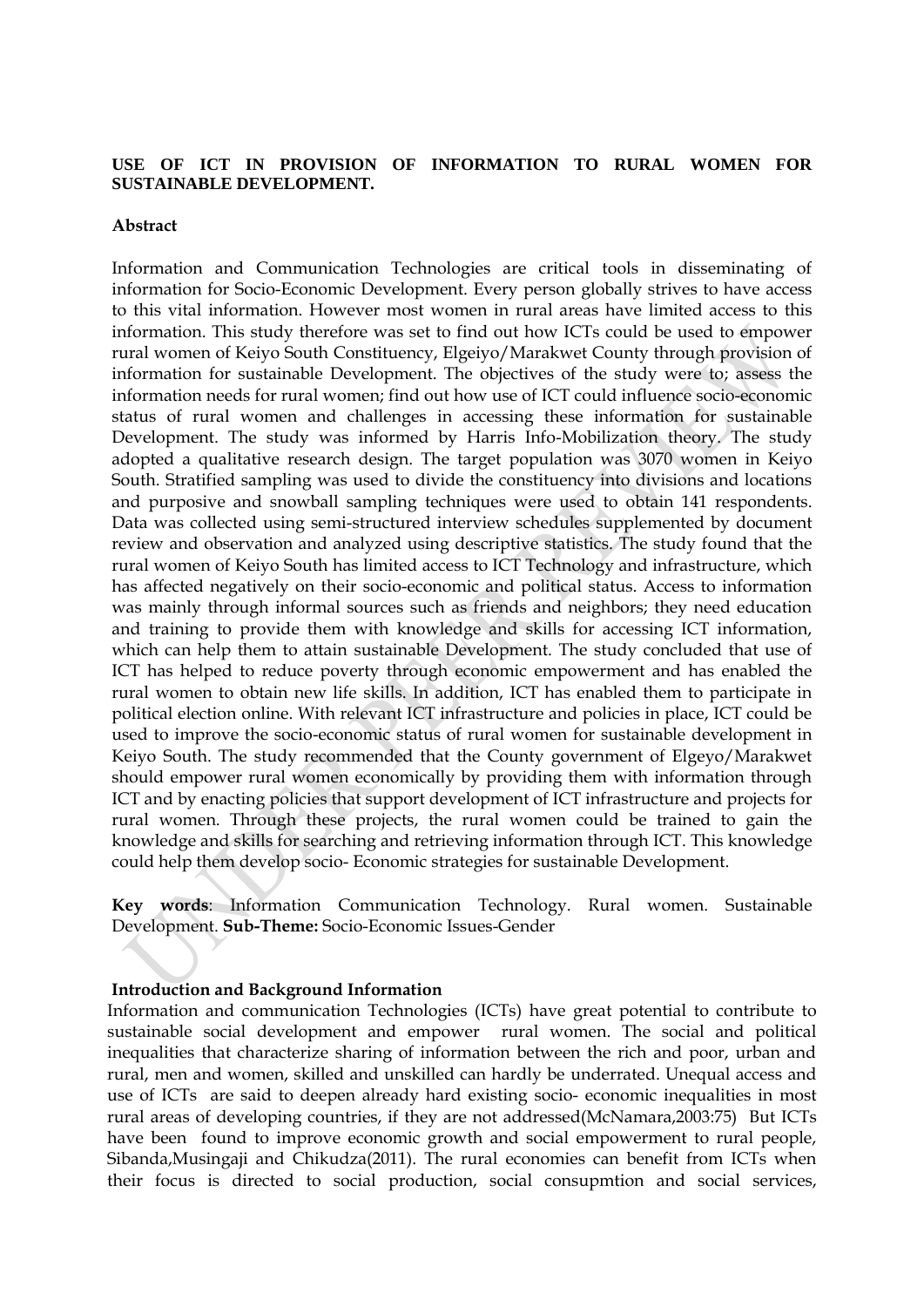Kundishora,(2010).The ICT applications can enhance rural women access to markets, health, education and bring government services closer to them, thereby reducing risks and widen access to micro-finance. Sustainable rural development using rural informatics are achievable so long as ICT interventions are able to respond to the local needs and re-adjust as per the prevailing knowledge gap of the rural people (Kwake & Ochola, 2007).

Rural areas in Kenya like Keiyo South have limited ICT infrastructure and majority of the women live in remote rural areas where they form the majority poor Kimani E (2006). Their poverty status is measured through economic deprivation,political marginalization denial of rights and limited access to credit facilities and other inputs (McFerson,2010). They need information that can empower them to improve their socio-economic status and livelihoods. Providing them access to unlimited information through ICT can empower them to overcome social, economic and political constraints that depict rural areas.

#### **Statement of the Problem**

Kenya is a country made up of villages and about 80% are located in the rural areas and have very poor socio-economic conditions. Since independence, constant efforts have been made to emancipate the living standard of rural masses. The government adopted development strategies, which included; the economic recovery strategy (2003 - 2007), Millennium Development Goals (MDGs), Sector Development Goals (SDGs) and the Vision 2030 with the aim of Rural Development. The same is also enshrined in the Kenya Constitution 2010 and the Ministry of Rural Development have formulated policies, regulations and acts pertaining to the development of the rural sector. The economic recovery strategy in its social political front, included equity and social-economic agenda aimed at reducing inequalities in access to productive resources and basic goods and services. Very little was made on how the disadvantaged rural poor can access and share information for socio-economic development. Majority of the rural women are illiterate, have limited education and ICT skills perverted with cultural and social exclusion.

Poverty has recurrently been associated with inequity, and correlated with vulnerabilities and social exclusion (Lock-Dessalien, 2000), with only 29 percent (25-64 years) of the population engaged in active employment. The poverty status of rural women in Keiyo South constituency goes beyond the view of income level to include social exclusion and fear. Majority of women in the constituency are poor, illiterate and dependent mainly on unreliable sources for information. The nature of ICT access and use by rural women is mainly influenced by discriminatory practices that exclude them (Hafkin & Huyer, 2007)

The county's gender inequality index reflects gender-based disadvantage of women in three dimensions, namely; reproductive health, sustainable development and the labour market. These disparities are undermining the economic and social participation and contribution by majority of the population in the county. The literature show that ICT have the potential to improve sustainable development, reduce poverty and improve the well-being of rural women and their families, only if the problem of illiteracy, ICT access skills and poverty could be addressed, (Adeya, 2002, Hafkin & Huyer, 2007 and Hudson, 2001). The best way of leveraging the benefits of ICTs for social economic development is by analyzing current problems and associated contextual conditions. This research undertook to explore how rural women of Keiyo South constituency could be empowered to tap the potential benefits of using ICT to access information for sustainable development within the prevailing conditions. The study was based on assumptions that ICT use, information access are essential for sustainable rural economic development.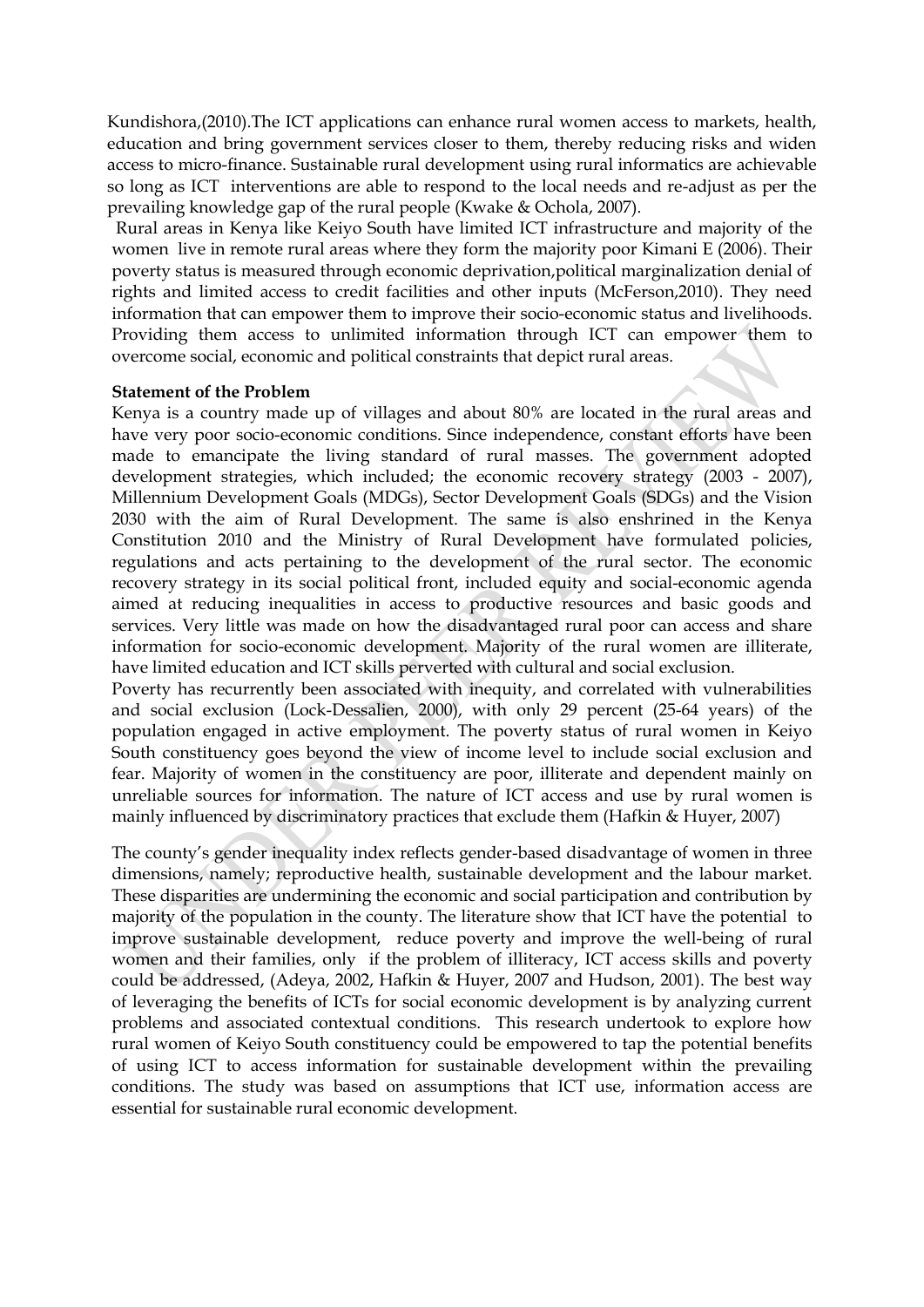# **The Study Focus**

The study aimed at investigating 'Use of ICTs in provision of information for sustainable development among rural women of Keiyo South Constituency, Elgeyo /Marakwet County; with a view of recommending the best practices for using ICT to gain sustainable development among rural women in Kenya. The study adopted the following research questions;

- 1. What are the information needs for rural women of Keiyo South?
- 2. How do rural women in Keiyo South access information for sustainable development?
- 3. How has ICT use influenced the socio-economic status of rural women
- 4. What challenges do rural women encounter in accessing information for sustainable Development?

# **Literature Review**

Information Technology and communication Technology (ICT) refers to the Technologies that provide access to information through telecommunications. It is similar to Information Technology (IT), but focuses primarily on communication Technologies. These include the Internet, wireless networks, cell phones, live broadcasting technologies and other communication mediums (UNESCO, 2019).

ICTs have been used to directly and indirectly improve the way education, healthcare, community development, communication, and employment are provided and used (Kombo,2006), Kimani, E.N., & Kombo, D. K. (2010). & McNamara, (2003) found ICTs to transform rural women socio-economic status including health education and livelihoods (Gurumurthy A, 2004), In the Kenyan context, social influences of ICT use in poverty reduction is highly regarded by other scholars; (Kwake & Ochola, 2007) and Ochieng, R,(2011) affirms the positive influence of ICT use by rural women for social and economic development and in poverty reduction. They upheld the mobile phone's critical role in communication and provision of easy access to mortgage and loans. However, they cautioned that these benefits are difficult to gauge in most African countries and may lead to policy makers not giving priority to creating effective ICT strategies.

An information need is defined, in this context, as a gap in knowledge or the lack of information necessary to perform a task, answer a question, or make a crucial decision in a particular situation (Jiyane,V.. et.al, 2012)

The International Conference on population and Development (ICPD, 2015) stated that all people must be equated the same opportunities and freedoms when making choices on matters affecting their lives. Based on the principles of non-exclusion, participation and inclusiveness rural women have right to information that can enable them participate in Sustainable Development.

ICT is an important tool for disseminating information to rural women to achieve social economic goal for sustainable Development. Unwin (2009), asserts that the lives of poor and marginalized communities can be positively influenced through effective application of ICT; and that the only way to sustain these ICTs is to understand the needs of the users and realigned appropriately on the user's needs.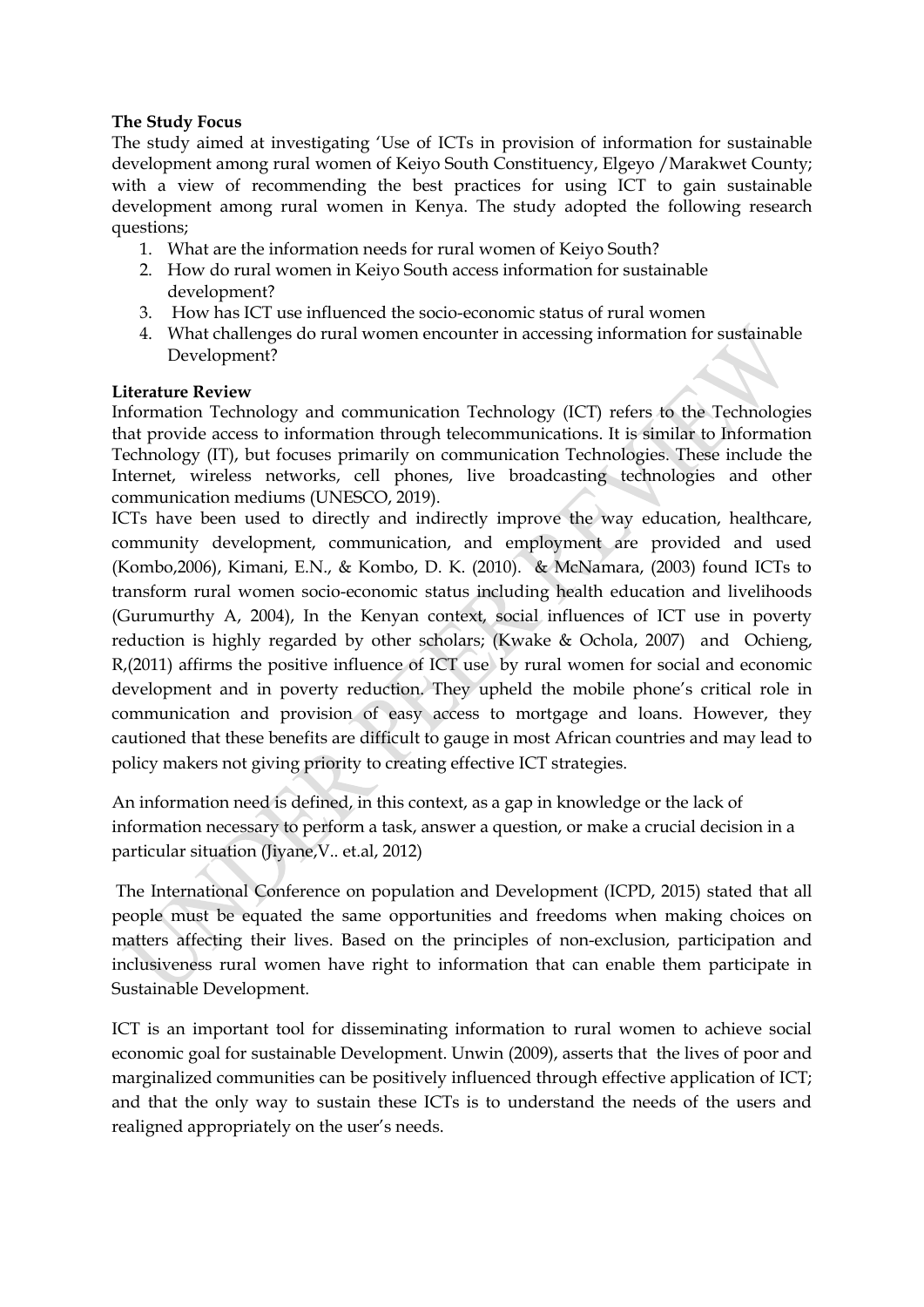Women are dynamic in nature and since they are preoccupied in subsistence farming, they need information on modern farming systems, market prices and climatic change (Suleiman, ..et al, 2019). As homemakers, it is very vital for rural women to access information on health and hygiene. According to Ariyanandan, (2013) rural women need quality education and training through ICT for them to learn new skills and techniques for sustainable development. This will change the prerequisites for development and enable contact over geographical boundaries, as well as diminishing distances in both time and space, increasing

participation,(Wicander, 2006). Rural women need ICTs to serve as tools for social integration through communication with business partners, friends and all family members in other villages and regions and even money transfers.

Globally, women's access to information is a major concern especially in the developing countries like Kenya. This has placed lack of access to information as the third most important setback of most women after poverty and violence. In traditionally male dominated environment inadequate access and democratic control over communication technology and gender stereotypes has negatively derailed the empowerment of rural women for sustainable development. This is witnesses in access to; ICT, Professional careers advancement, leadership and decision-making. It is further, aggravated by the powerful male dominated communication technologies used to coordinate and reinforce socialcultural dominance, which threaten women confidence in using ICTs.

(Jorge, 2002) applauded the revolution in ICT industry for the new ICTs like the mobile phone that are easily accessible and have improved the accessibility of information in rural areas. However, Access to Telecommunications infrastructure in Kenya is limited and costs are exceedingly high. Whatever little infrastructure is available, it is concentrated in the larger urban areas and services provided are only affordable to a few (Adeya, 2001). Bandwidth costs as well as transmission costs incurred by Internet Service Providers (ISP) are high and passed on to users. In rural areas, where women make up the majority of the population, infrastructure could almost be non-existing and services might be generally too expensive to poor populations.

ICT provides access and means to exploit information and create knowledge. They are helping accelerate productivity gains and access to health information or educational services, and are modifying the way people learn and interact, and exchange and voice their interests (Information Economy Report, 2006). They enhance facilities such as rural infrastructure and livelihoods. Beside farmers, micro-enterprise and small business benefiting from access to market data, improvement in the social integration of the rural population could be seen as a benefit and accelerator of sustainable development in rural areas in Kenya.

Typical initiatives in Kenya aimed at promoting ICT access and use include; the establishment of the private owned "Pasha Centers" established in 2010 under the ICT Board of Digital Village Project (DVP) funding. The aim of the project is to bridge the disparities of ICT potentials between urban and rural areas. Although this project hoped to have bared fruits by 2013 in all the counties, to date those projects have not reached most rural areas in Kenya like Keiyo South. The project was piloted in major cities like Nairobi and have not gone anywhere beyond. This has disadvantaged the rural areas to wallow in digital divide. Another notable example is the application of mobile telephone to provide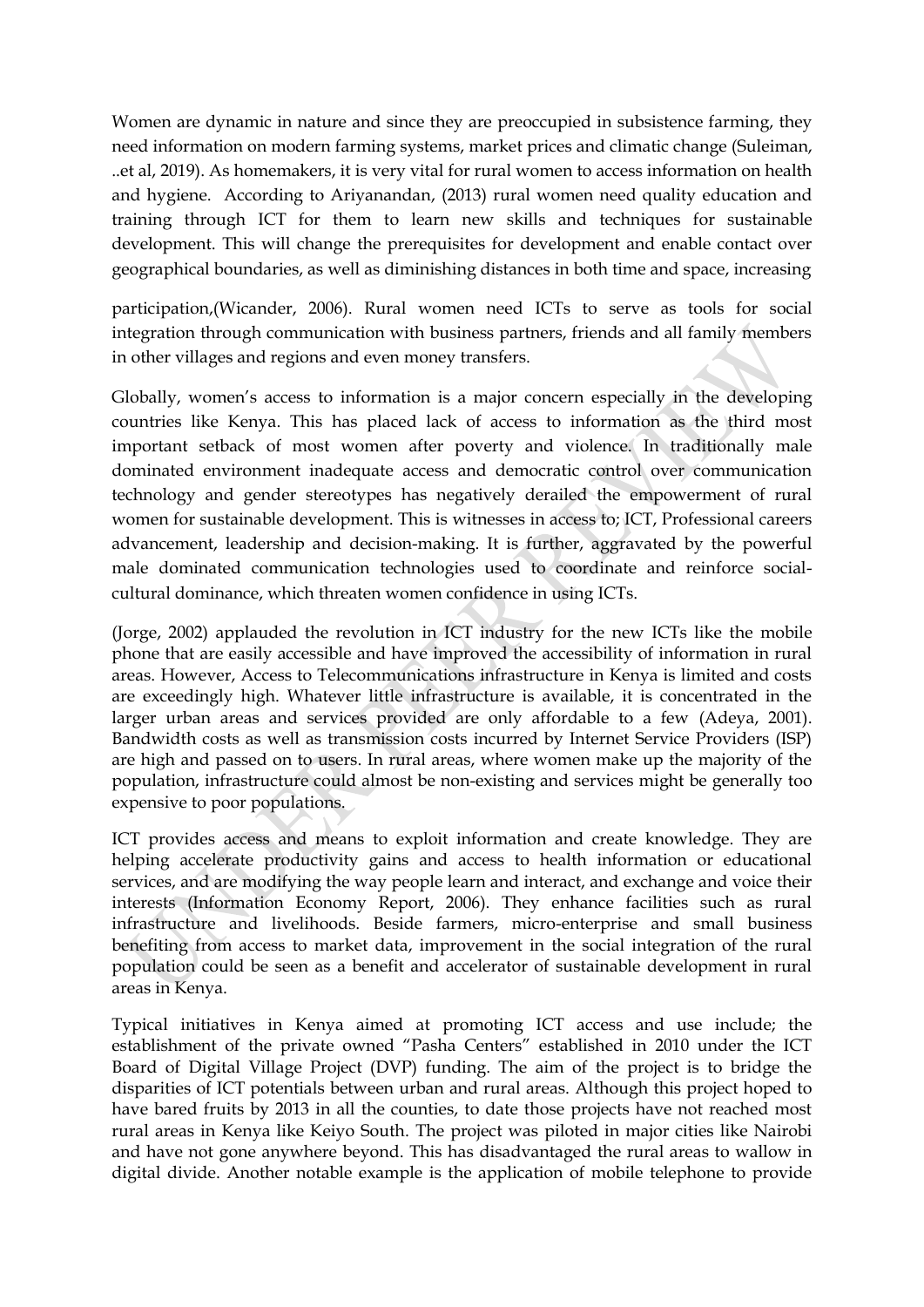business opportunities such as savings and loans and mobile money. Two initiatives by mobile phone providers in relation to this are the M-Pesa, Mobile Banking and the M-swari (Kipruto, S., Wanyonyi...et al 2015) and Institute of Economic Affairs. 2008. there is also the recent development of" HUDUMA" centres in every county to bring government services closer to the people but the rural women are still disadvantaged in skills and they still need education , training, and the relevant information for sustainable development.

Studies on ICT, have focused on communication channels and databases ignoring the provision of information for sustainable development among rural. Areas of social exclusion and digital divide were not emphasized, thus, warranted this study on the use of ICT in provision of information to rural women for sustainable development.

# **Research Design**

The study adopted a descriptive research design, which was most appropriate for the study. This was because the purpose of study was to create a detailed description of the use of information communication technology in provision of information for sustainable development Best and Kahn (2007). Some aspect of quantitative method was employed in simple statistics, expressed in frequencies, and percentages were used to explain demographic characteristics of the respondents and Qualitative data was used to analyze data thematically

# **Study Area**

The study was conducted in Keiyo South Constituency Elgeiyo/Marakwet County. The Constituency is one of the two constituencies of the former Keiyo District in the North Rift region. It borders Uasin-Gishu County to the West and Koibatek to South. The constituency lies between Latitude 00 10" to 00 52" North and Longitude 350 25" to 350 45" East with the highlands having altitude between 2400 to 2700m above sea level.

# **Study Population**

The study population refers to a group of individuals, objects or items from which samples are taken for measurement. It also refers to an entire group of persons or elements that have at least one thing in common (Kombo, 2006) for example the case of rural women of Keiyo South Constituency together with their demographics such as; age, marital status and class. Keiyo South was targeted for the study because it covers the largest area of 900.1 sq.km and had the highest population of rural women who live below one dollar per day and they form the majority of households. According to Kenya Bureau of Statistics; (Elgeiyo Marakwet, 2013-17), Keiyo south constituency has a total of 8577 women population of rural women households, drawn from the 17 (seventeen) administrative locations as indicated in Table 3.1

The population studied consisted of rural women aged between 18-60 studying, working and living in Keiyo South Constituency of Elgeyo/Marakwet County. The word "rural" is intended to mean places with rural characteristics, such as low levels of service (e.g. transport, water and medical services), low settlements structures and high lowly developed (Okunna, C, 2004) and (Kwake & Ochola, 2007). These are the women within the productive age and who can participate fully in economic development.

| <b>Division</b>  | Location     | <b>Female Population</b> |
|------------------|--------------|--------------------------|
| <b>Chepkorio</b> | Marichor     | 450                      |
|                  | <b>Nyaru</b> | 472                      |
|                  | Kabiemit     | 567                      |
|                  | Kitany       | 480                      |
|                  | Mosop        | 580                      |
|                  | Kaptarakwa   | 570                      |
| Metkei           | Tumeiyo      | 464                      |

**Table 3.1: Population of rural women in Keiyo South Constituency**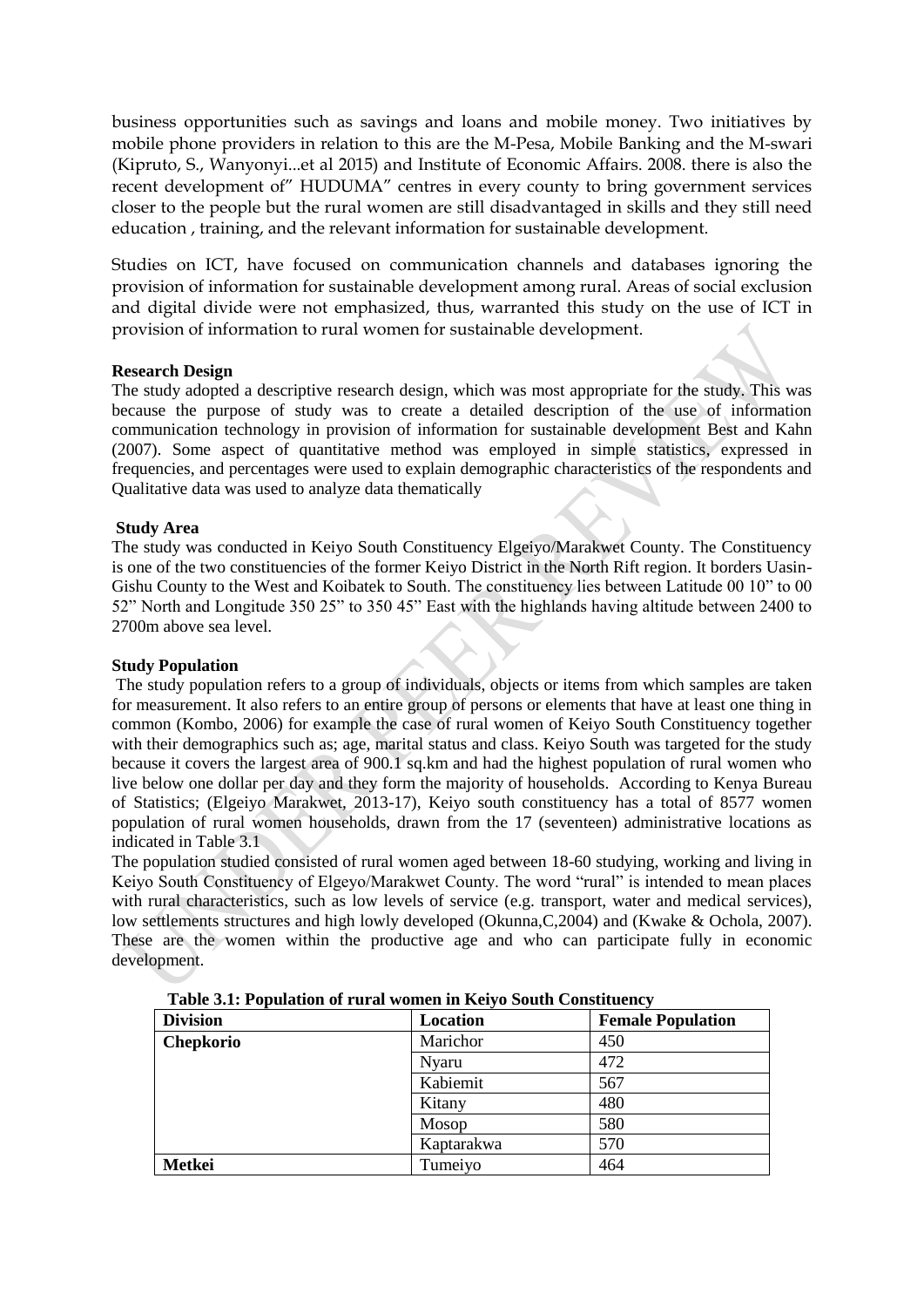|              | Maoi      | 460  |
|--------------|-----------|------|
|              | Kapwosor  | 504  |
|              | Kapkwoni  | 480  |
|              | Metkei    | 541  |
|              | Kachalwo  | 450  |
|              | Chemoibon | 425  |
| <b>Soy</b>   | Kibargoi  | 479  |
|              | Soy       | 524  |
|              | Epke      | 580  |
|              | Chpsigot  | 551  |
| <b>Total</b> | 17        | 8577 |

#### **Source: (District Statistic Offices, Iten, 2001)**

#### **Sampling Procedure**

The study employed different sampling techniques, which were in line with this particular study to provide information that was sought from the rural women of Keiyo South and the policy and decision makers of the county. Stratified systematic random sampling and purposive sampling methods were applied. These methods gave the women in the locations, sub-location and villages in the constituency an equal chance of inclusion in the sample.

#### **Stratified Systematic Sampling and Purposive method**

In the first stage, the researcher stratified the Elgeyo/Marakwet County into four constituencies and purposely selected Keiyo South because it is one of the densely populated divisions and productive areas compared to the other four divisions Iten (2001).

Six locations were Purposely sampled because of their high representation leaving one location which was sparsely populated and un accessible this formed the sample frame. These are Kapwosor, Marichor, Kaptarakwa, Epke Chepsigot and Chemoibon and each of the divisions; Chepkorio, Metkei and Soy. The rural women from every location were grouped according to three sectors of occupation; formal, informal and household and interviewed. Purposive sampling was applied on the side of decision and policy makers.

# **Sample Size**

The population of the rural women studied was sampled from the six locations; (Marichor, Kaptarakwa, Kapwosor, Chemoibon, Epke and Chepsigot), which had an estimated population of 3070 women. According to (Mugnenda, 2003) between 10-15 % of population can be taken in for a sample size. Therefore, the study took 10% of rural women, who were purposively selected from the six locations depending on the roles they played in the society and which the researcher found resourceful formed the sample size. These included for example women group leaders, women in formal employment, religious leaders and Housewives. This provided a sample size of 141 women interviewed. Snowball sampling was used to get the list of women groups available in every location and their leaders. The study focused on rural women because they play a very important role in socio economic development only if they are provided with education and relevant up to date information, they can minimize poverty.

# **Data Presentation, Analysis and Interpretation**

Completed interview schedules were analysed according to selective coding and categories were developed that reflected on the response from the respondents. Finally, data were presented in form of text, tables, pie charts and percentages.

#### **Discussions and Findings**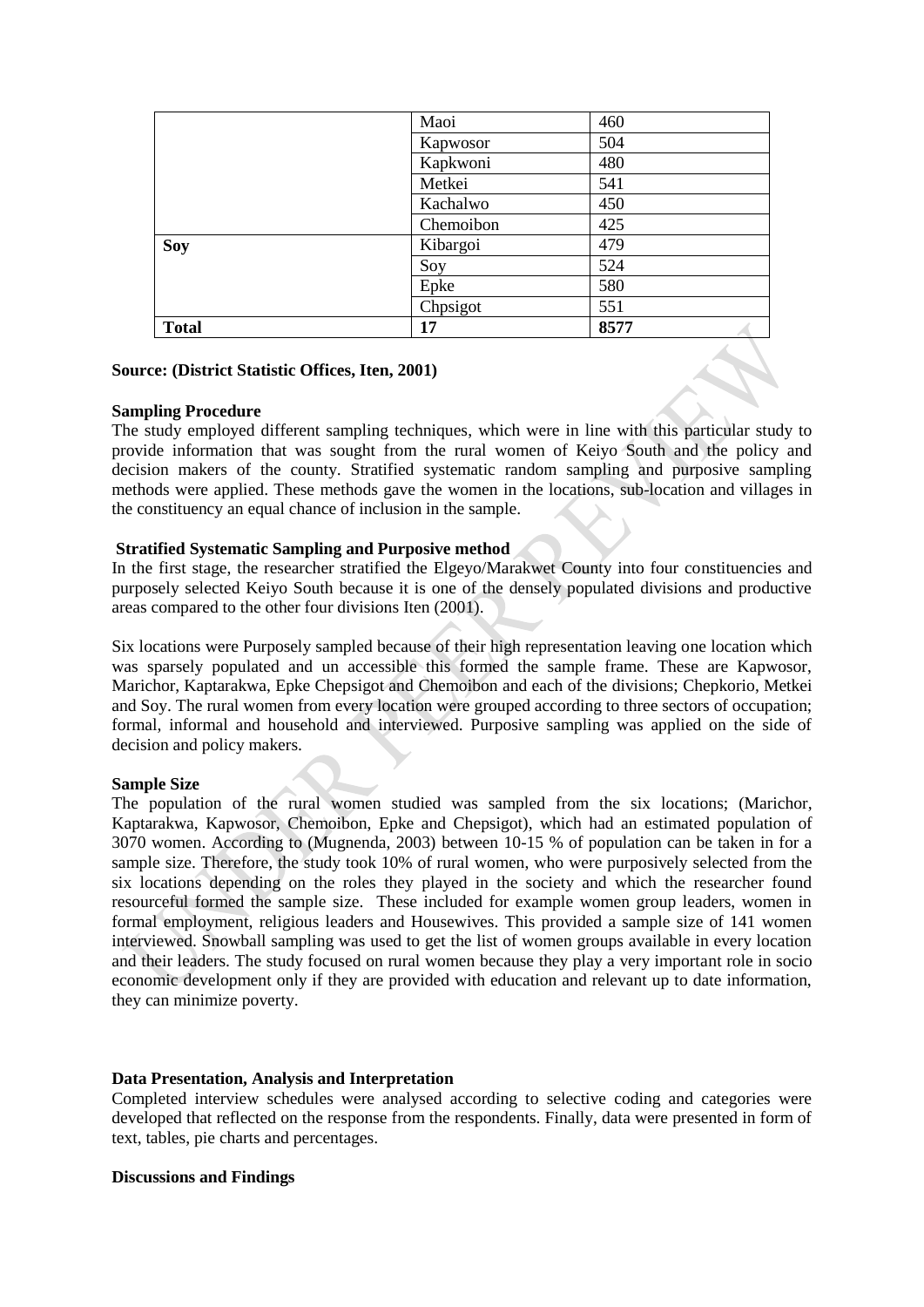The study sought to examine whether the rural women of Keiyo South Constituency are aware of the potential benefits of using ICT to access information for sustainable development. The interviewed women were drawn from three divisions namely: Chepkorio, Metkei and Soy. Two locations were selected for interview from every division, giving a total of six locations. Chepkorio and Metkei divisions where majority of the respondents were drawn from. Each division is represented as follows. 59(45.3%) from Metkei, 62(47.8%) Chepkorio and Soy division had 20(6.9%).

Among the Key questions asked were their demographic characteristics which included the level of education, age occupation and sources of information for the rural women. The findings revealed that majority of the rural women are uneducated, young and do not have reliable sources of income. Most of them consult unreliable sources of information such as their neighbours, friends, husbands or



# **Source: (Author, 2015)**

# **Figure 4.1 Education level of respondents**

As illustrated in the figure above it shows that majority of the rural women are able to read, write and possess numerical skills that help them in book keeping of their business or harvests. Although they demonstrate to have the numerical skills, majority have primary education only. This could be an indication of high rate of poverty, because majority of them cannot qualify for formal employment. In addition, they are limited from accessing meaningful information because they are unable to determine their information needs. Their inability to determine relevant economic information can lead to high rate of poverty among rural women. According to the information provided by the education officer, majority of school enrollments are female students but as they continue learning majority of them dropout along the way. This was attributed to some social problems for example; early pregnancies, lack of school fees, orphaned or both. These have negatively impacted on the number of women who have access to Tertiary or University Education thus reducing their chances of employment opportunities. In emphasizing the importance of education. (Burtch, B, 2006) referred education as a "major force in economic, intellectual, social and cultural empowerment" and this is widely recognized as essential to processes of sustainable development

| <b>Table 4.1 Rural Women Occupation</b> |  |  |
|-----------------------------------------|--|--|
|-----------------------------------------|--|--|

| <b>Status</b> | requency | (9/0)<br>Percent |
|---------------|----------|------------------|
|               |          |                  |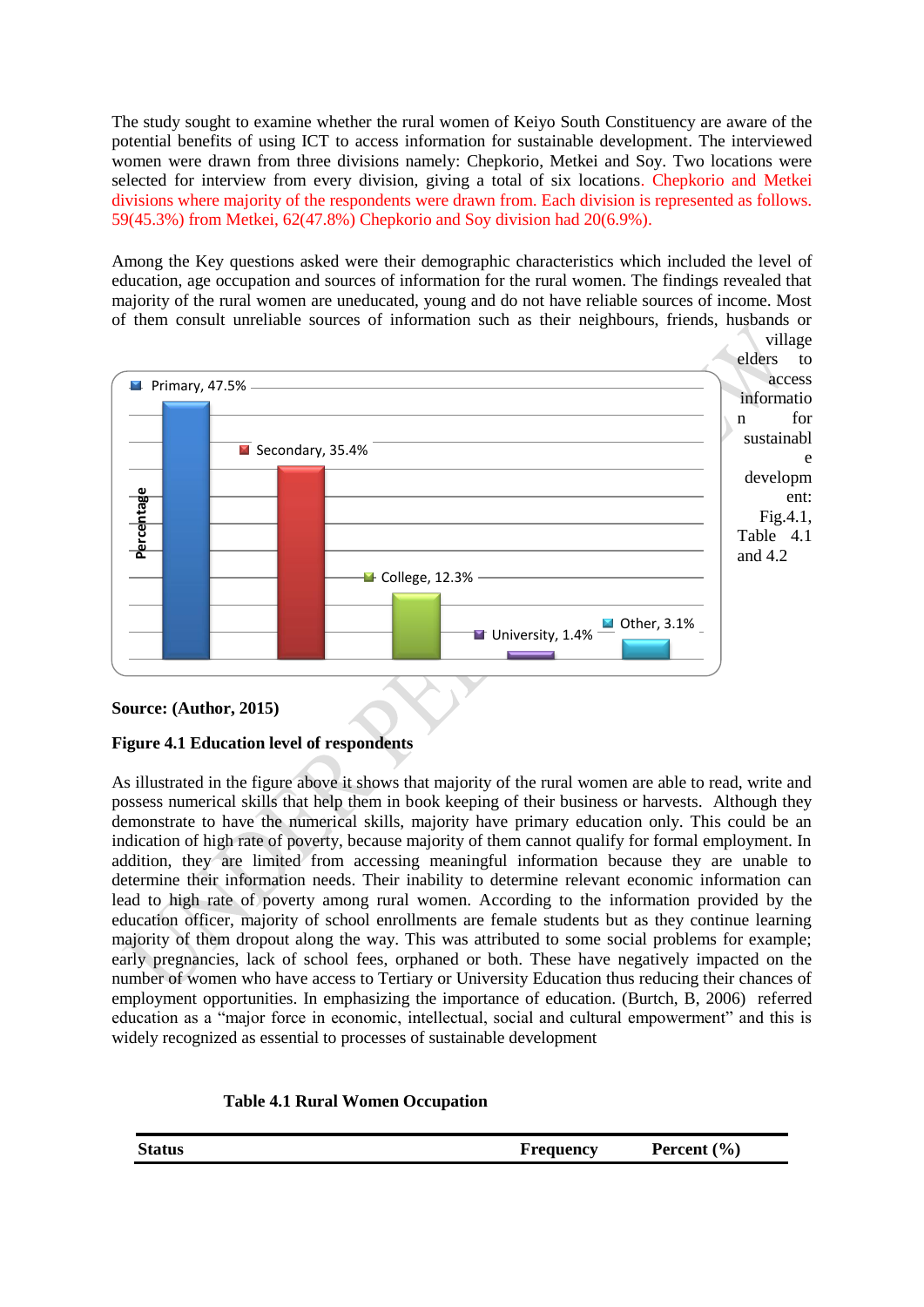| <b>Total</b>                      | 130 | 100.0 |  |
|-----------------------------------|-----|-------|--|
| <b>Business</b>                   | 7   | 5.0   |  |
| House wife                        | 45  | 34.6  |  |
| Government officer                | 12  | 9.2   |  |
| Subsistence farmer                | 61  | 46.2  |  |
| Women group leader                | 1   | 0.7   |  |
| Teacher                           | 2   | 0.7   |  |
| Opinion leader/traditional leader | 2   | 1.4   |  |

Majority of the rural women 60(46.2%) were farmers and 45(34.6) are housewives and the rest 25(19.2%) are occupied in in-formal employment or small business. Table 4.1 above

# **4.2CT information needs for rural women**

The first objective sought to find out the kind of information needs the rural women in Keiyo South access from ICT. An item was posed in the questionnaire, which sought to the reasons why they use ICT and the type of information they access. The findings were summarized in Likert scale as shown in Table 4.2 below

# **Table 4.2 ICT information needs for rural women KEY: SA-Strongly Agree, N-Neutral, DA- Disagree**

| Human and Social reasons for using ICTs                                                              |       | SA   | N                | DA   |
|------------------------------------------------------------------------------------------------------|-------|------|------------------|------|
| Obtain new skills by using new ICTs, and new products on                                             | Freq. | 87   | 5                | 38   |
| the mobile such as mobile banking                                                                    |       |      |                  |      |
|                                                                                                      | $\%$  | 67.4 | 3.6              | 29   |
| Get information, especially from the radio, relevant to<br>improving agriculture                     | Freq. | 54   | 32               | 44   |
|                                                                                                      |       |      |                  |      |
|                                                                                                      | $\%$  | 41   | 24.6             | 34.4 |
| Obtaining new skills (learning to use the computer; getting<br>skills to improve agriculture (radio) | Freq. | 27   | 19               | 84   |
|                                                                                                      | $\%$  | 20.6 | 14.6             | 64.8 |
| Children able to get educational programmes (radio)                                                  | Freq. | 86   | 6                | 38   |
|                                                                                                      | $\%$  | 66.1 | 4.6              | 29.3 |
| Communicate with friends and family                                                                  | Freq. | 120  | 0                | 10   |
|                                                                                                      | $\%$  | 92.2 | $\boldsymbol{0}$ | 7.8  |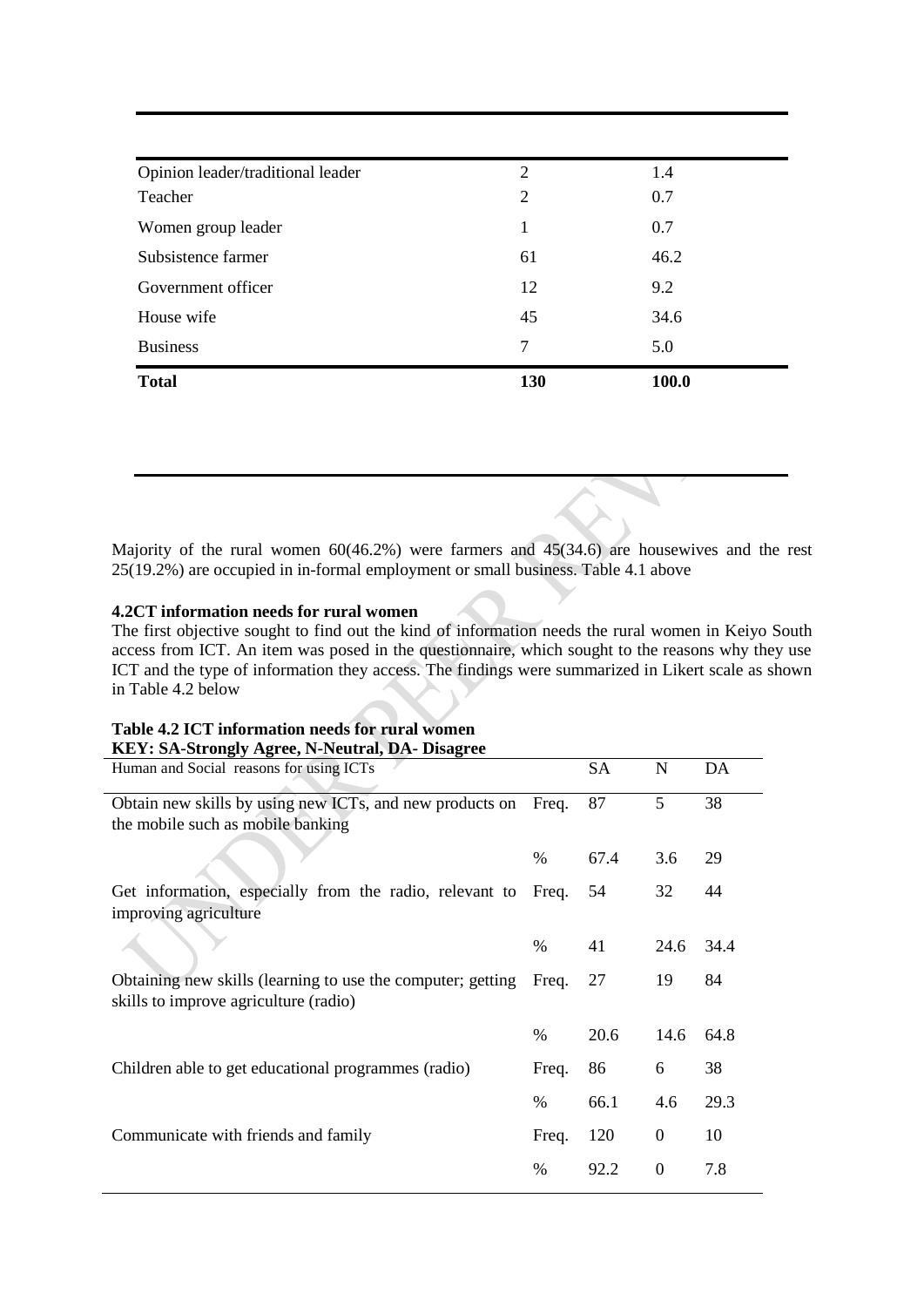| Participate in local government decisions                                                | Freq.         | 48   | 20   | 62   |
|------------------------------------------------------------------------------------------|---------------|------|------|------|
|                                                                                          | $\frac{0}{0}$ | 36.8 | 15   | 48.2 |
| Avoid face to face communication with political and social<br>opponents                  | Freq.         | 41   | 36   | 53   |
|                                                                                          | $\%$          | 31.5 | 27.7 | 40.8 |
| Use the mobile to get assistance during need and in Freq.<br>emergencies                 |               | 114  | 10   | 6    |
|                                                                                          | $\%$          | 87.7 | 8    | 4.3  |
| Increased ability to communicate socially with friends and<br>family                     | Freq.         | 39   | 13   | 78   |
|                                                                                          | $\%$          | 30   | 10   | 60   |
| Increased ability to participate in discussions on political<br>decisions (mainly radio) | Freq.         | 91   | 6    | 33   |
|                                                                                          | $\%$          | 70   | 5    | 25   |

The findings above show that most of the selected women have embraced the use of ICT technology especially the use of radios, TVs and mobile phones to enhance their quality of life. However, it was noted that most of the rural women have not fully utilized ICT in obtaining new information. They do not think the use of ICT has provided them with new knowledge and skills or enabled them embrace ICT and communication with friends and relatives. Few of them agreed that the use of ICT has increased ability to communicate socially with friends and family. Similar findings were reported by IIboudo J.P. (2003) came out in support of radio to have the capacity to enable the broad participation of women of a local community and is the cheapest of all mass communication tools and one that rural people can easily afford. Panos, 2004) also confirmed the findings of this research about the capability of ICTs, more especially on the mobile phone. This modern technology have greatly simplified the provision of service among other rural women. It was noted that the mobile phone had contributed towards development by facilitating social change and economic activity; improving the quality of life, bringing cost benefits in rural social service delivery, and promoting sustainable development.

# **4.2 Sources of Information for rural women**

# **Table 4.2.1: Sources of information available to rural women**

| <b>Source</b>           | <b>Frequency</b> | <b>Percent</b> |
|-------------------------|------------------|----------------|
| Government offices      | 22               | 17.0           |
| Radio/TV broadcast      | 19               | 14.6           |
| Public meetings/barazas | 35               | 27.0           |
| Village elders          | 30               | 24             |
| Other: Neighbours       | 24               | 18.4           |
| <b>Total</b>            | 130              | 100.0          |

Out of the 130 rural women, 22(17%) indicated that their source of information was from government offices, while 19(14.6%) obtained information from radio/TV broadcast, 35(27.0%) obtained their information from public meetings/barazas, 30(24%) obtained from village elders and the rest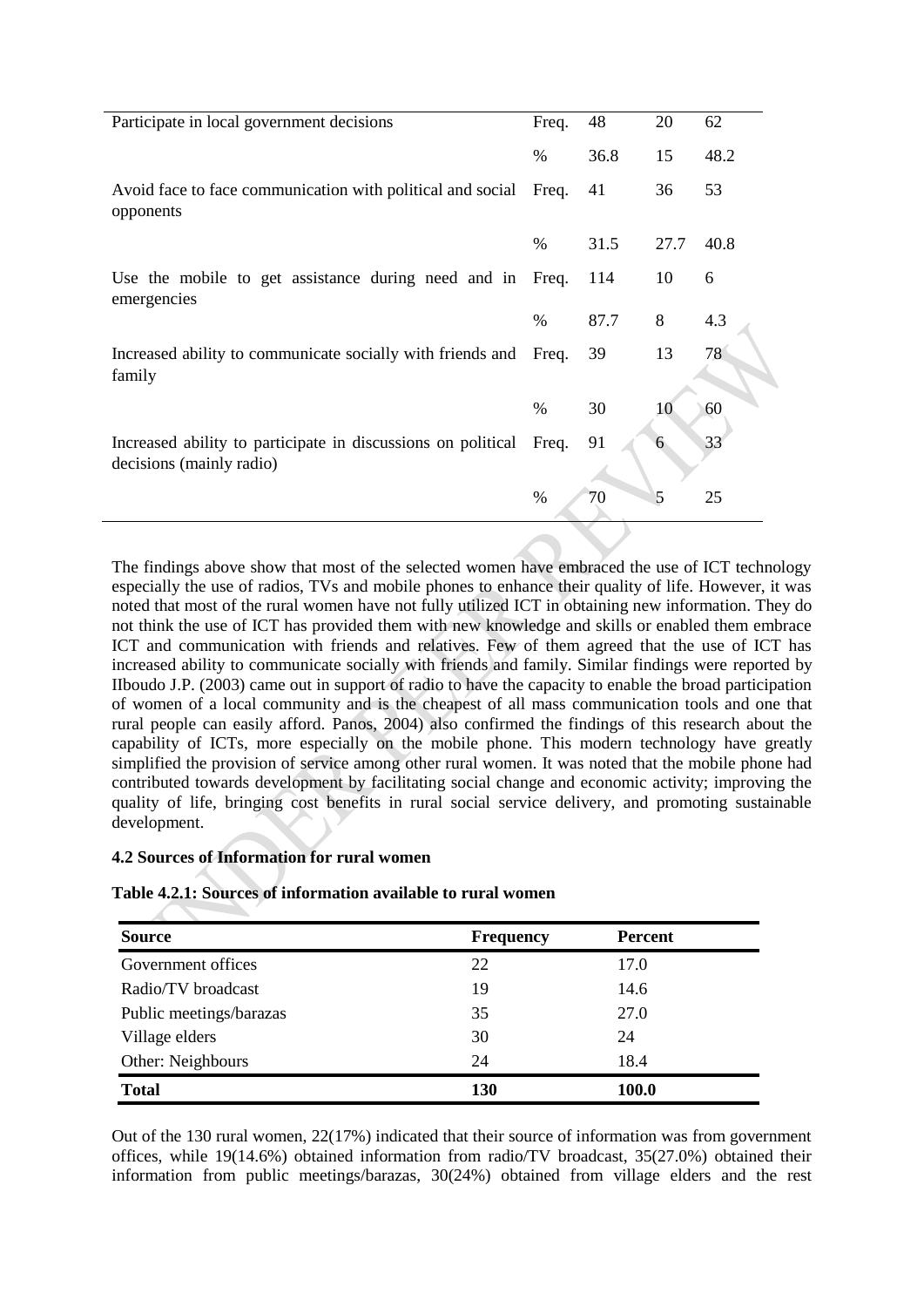24(18.4%) from their neighbours. As shown above the major source of information for rural women in Keiyo South is public meetings/barazas and village elders.

The second question sought to find out the reasons for rural women consulting unreliable sources of Information. The summary of the findings in Table 4.2.2 below elaborate.

|                              | <b>Frequency</b> | <b>Percent</b> |
|------------------------------|------------------|----------------|
| Illiteracy and low education | 27               | 21             |
| Gender discrimination        | 41               | 31             |
| Single parenting/widowhood   | 27               | 21             |
| Over dependent on women      | 13               | 10             |
| Role of Women in the society | 22               | 17             |
| <b>Total</b>                 | 130              | <b>100.0</b>   |
|                              | and the control  |                |

# **Table 4.2.2: Limitation to Accessing ICT Information**

Table 4.3 shows that illiteracy and gender discrimination are the major limitation to effective utilization of reliable information 27(21%) and 41(31%) respectively. Single parenting and widowhood is drawback to their ability to own ICT 27(21%), similarly high rate of dependence 13(10%) further inflate the situation. Also the role of women in the society 22(17%) has strained their resources limiting their ability to own any ICT technology. (Burtch, B, 2006) affirmed that education is a major force in economic, intellectual, social and cultural empowerment. Another aspect, which was noted to hinder access to ICT by rural women is discrimination Odini, S. J, 2012) noted that restriction to women's right to land ownership as a factor that can fuel poverty among rural women. This fact was found as a reality in Keiyo South such that women are the main cultivators of land, undertaking 80% of work in food storage and transportation, 90% of the work hoeing and weeding and 60% harvesting and marketing but the proceeds belongs to the family.

# **4.3 Influence of ICT use on Socio-Economic status of rural women of Keiyo South**

The second objective sought to find out the benefits of ICT in Economic life of Rural Women in Keiyo South. An item was included in the interview, which sought information on the influence of ICT on the social life of rural women. Table 4.3 summarizes the findings of the study

# **Table 4.3 Economic Benefits of Using ICT**

# **Key: A-Agree, N- None, D-Disagree**

| Economic Benefits of Using ICT                            |       |               |       |  |
|-----------------------------------------------------------|-------|---------------|-------|--|
| I Use ICTs to reduce travel time and costs for social and |       |               |       |  |
| business communications purposes                          | Freq. | 85 16         | -29   |  |
|                                                           | $\%$  | 65 12         | 23    |  |
| I Network with friends to look for information about      |       |               |       |  |
| jobs                                                      |       | Freq. $82$ 23 | 25    |  |
|                                                           | $\%$  | 63.1 17.21    | 19.42 |  |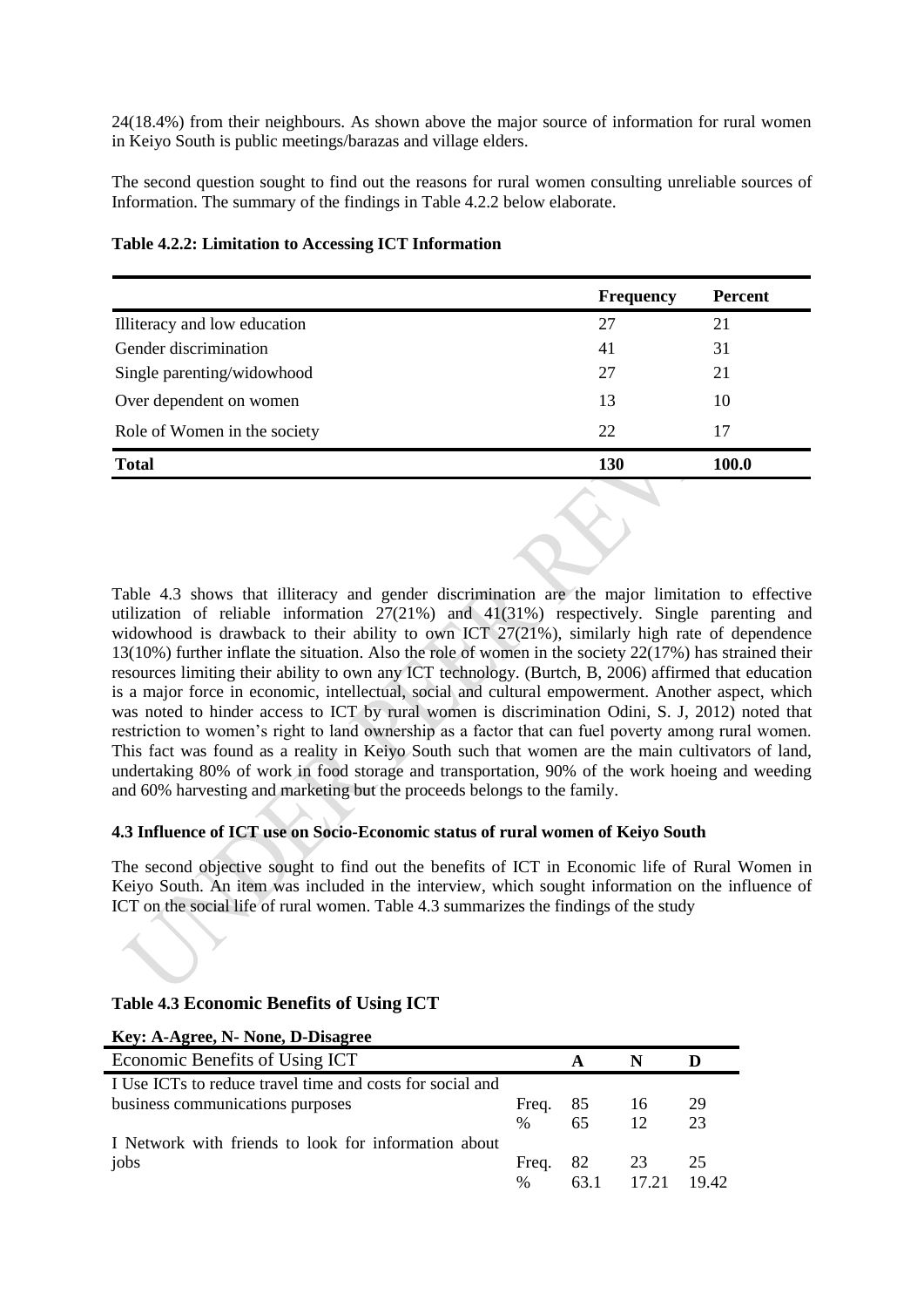| I Use ICTs for getting new products and business clients | Freq. | 69   | 7.7  | 51   |
|----------------------------------------------------------|-------|------|------|------|
|                                                          | $\%$  | 53.1 | 22.1 | 39.2 |
| I Use mobiles to send and receive money                  | Freq. | -79  | 11   | 40   |
|                                                          | $\%$  | 60.8 | 8.2  | 31   |
| I use mobile to save money                               | Freq. | 63   | 24   | 43   |
|                                                          | $\%$  | 48.8 | 18.2 | 33   |
| I use ICT to obtain climate information                  | Freq. | 23   | 2    | 105  |
|                                                          | %     | 18   |      | 80.8 |

Table 4.3 above revealed that majority of the respondents, 85(65%) agreed that they use ICTs to reduce travel time and costs for social and business and communications purposes while 29(23%) disagreed. Out of the 130 women 82(63.1%) agreed that they use ICT to Network with friends to look for information about jobs, 25(19.42%) disagreed, 69(53.1%) agreed that they use ICTs for getting new products and business clients, 51(39.2%) disagreed. In addition to this, 79(60.8%) of the selected women agreed that they use mobiles to send and receive money, 54(31%) disagreed. The findings also revealed that 63(48.8%) agreed that they use mobile to save money, 43(33%) disagreed. It was noted also that 23(18%) agreed that they use ICT to obtain climate information, while 105(80.8%) disagreed.

The study revealed that the rural women are aware of the benefits that can be derived by using ICT in accessing information for sustainable development. Among them 25(19.2%) responded that ICT can be used to create markets for their products and services, 13(10%) said that it can reduce travel time and cost to the markets. They also know that through ICTs such as Radio, Television and Internet they can get updates on the best farming practices. Some 44(33.8%) said that ICT use can help them develop networks and links with other International women and help them to have a voice in political appointments. While the rest believed that ICT use can help them access information about their nutrition and health and to improve their livelihoods in various ways. Researchers like Slaymaker(2002) also affirmed the immense growth in rural women economic development through ICT use and recommended that ICT can be used to "overcome rural women's isolation, give them a voice to improve governance and advance gender equality".

# **4.4 Challenges to effective use of ICT to access information for sustainable Development**

Access to information and Knowledge for sustainable development is most appropriate for rural women to increase productivity, managing resources in a sustainable way, and access markets. ICT can help them work as a team and create effective linkages with service providers. At different levels, they can share experiences and concerns and receive training to build their knowledge and skills. This can only be possible when the correct infrastructure, social and political will is available together with the relevant framework and policies.

| <b>Reason</b>                            | Frequency % |
|------------------------------------------|-------------|
| Poor income                              | 23          |
| High cost of acquiring<br>Information    | 20          |
| Poor access<br>to<br>information sources | 20          |
| Poor Infrastructure                      | 15          |
| Gender discrimination                    | 17          |
| Time constrain                           |             |

# **Table 4.4: Barriers to Access to effective use of ICT for Information**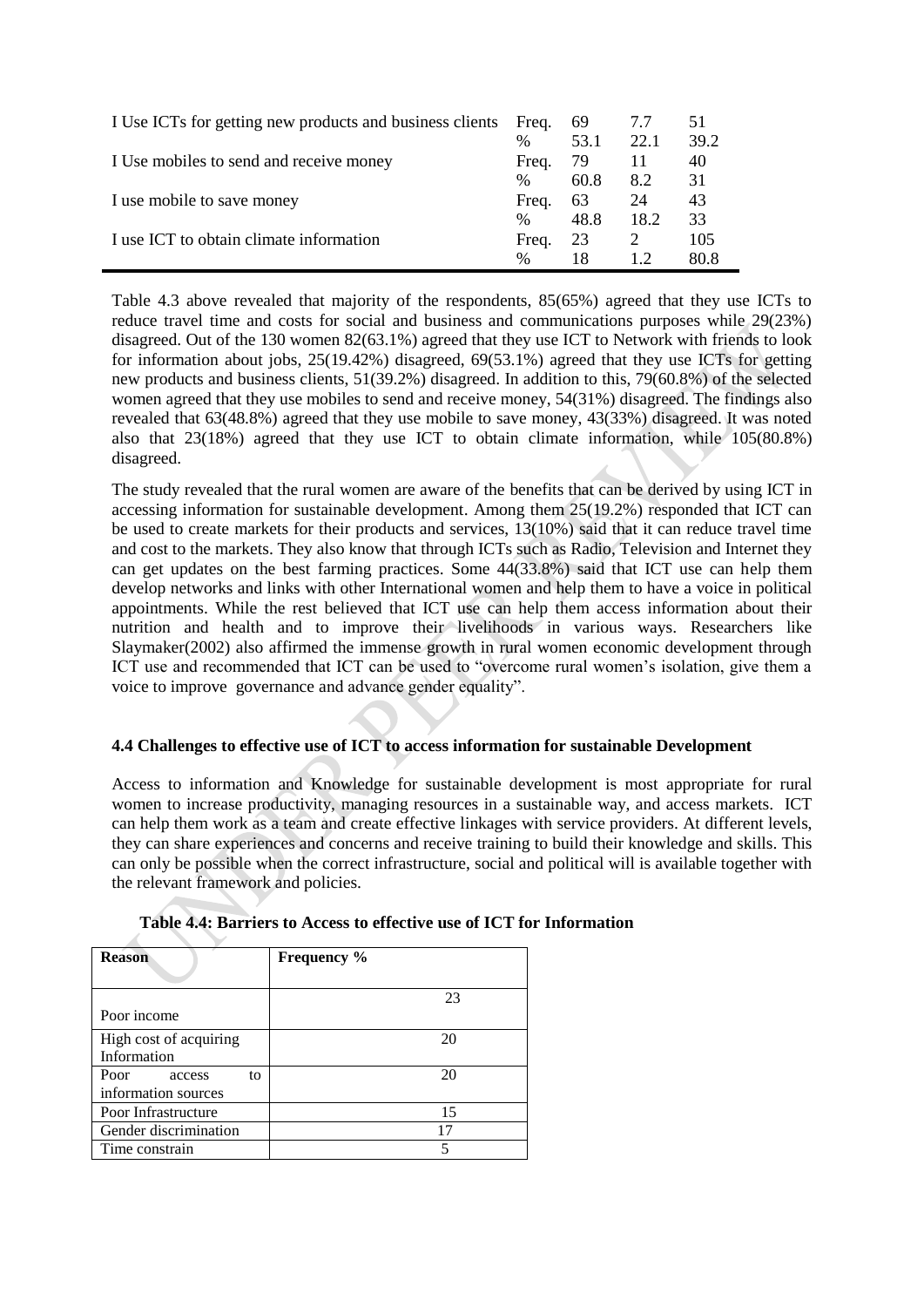**100%**

Table 4.4 depict the perceived barriers to rural women effective utilization of ICT to access information for sustainable development. These are; Poor income 23%High cost of acquiring 20%Information, Poor

access to information sources 20% Poor Infrastructure 15% Gender disparities 17% and Time constrain 5%.

Generally the rural women have indicated that the challenges to their effective use of ICT to access information for sustainable development is limited education, poverty, social exclusion and poorly developed ICT infrastructure Alfred-Ockiya (2000). The study has found it necessary for the county government of Elgeiyo/Marakwet to enact policies that promote access and use of ICT for the rural women to be provided with relevant and up to date information to improve their economic and social status and the county at large

The wide use of ICT for sustainable development and change especially at the policy level (Mchombu,2004), require community full involvement as people who need and trusts the services and technologies. As policy, makers there also need to evaluate other programmes that uses ICTs to disseminate and transfer knowledge among the rural communities. (Kundishora, 2010) further emphasized involvemenmt of people with disabilities to ensure they are also catered for in the programme.

# **Summary &Recommendations**

The study established that rural women could be empowered through the use of ICT to reduce poverty mainly in social and economic aspects. The findings about the socio- economic benefits of ICT in table 4.3 showed that most of the selected women used technology especially the use of radios, TVs and mobile phones to enhance their quality of life. It was also noted that most of them have not fully utilized ICT in obtaining new skills and few of them agreed that the use of ICT has increased their ability to communicate socially with friends and family. This fact was also supported by the Education officials interviewed who confirmed that ICT has improved self- confidence which can be seen to be one of the most important influences among women of different ages**.** ICT especially radio, TV and mobile phones has enabled the rural women gain access to new and useful knowledge, information and awareness about a range of issues; including health, Education, Agriculture and business.

In economic empowerment it was noted that most of the women in Keiyo South agreed that they use ICTs to reduce travel time and costs for social and business communications purposes which has improved their living standard. They also agreed that they use ICT to Network with friends to look for information about jobs, to get new products and business clients. Majority of them agreed that they use mobiles to send receive and save money. Majority of the interviewed ministry of educational officials opined that ICT especially the use of radios and TV as well as mobile phones has been used by rural women in obtaining information on how to improve their farm products through TV and radio channels broadcasted in their local dialect.

In conclusion, social benefits of ICT use among rural women can be used to reduce poverty through socio- economic and sustainable development. Majority of the women also supported this view that ICT has enabled them to reduce travel time and costs for social and business communications purposes; because they can use mobile phones to get in touch with their clients. They also indicated that the use of ICT has enabled them to get new products and business clients as well as a market for their products. Mobile phones have been utilized by the rural women to send receive and save money through M-pesa platform. While others have admitted that ICTs has enabled them to access and communicate with their leaders with ease.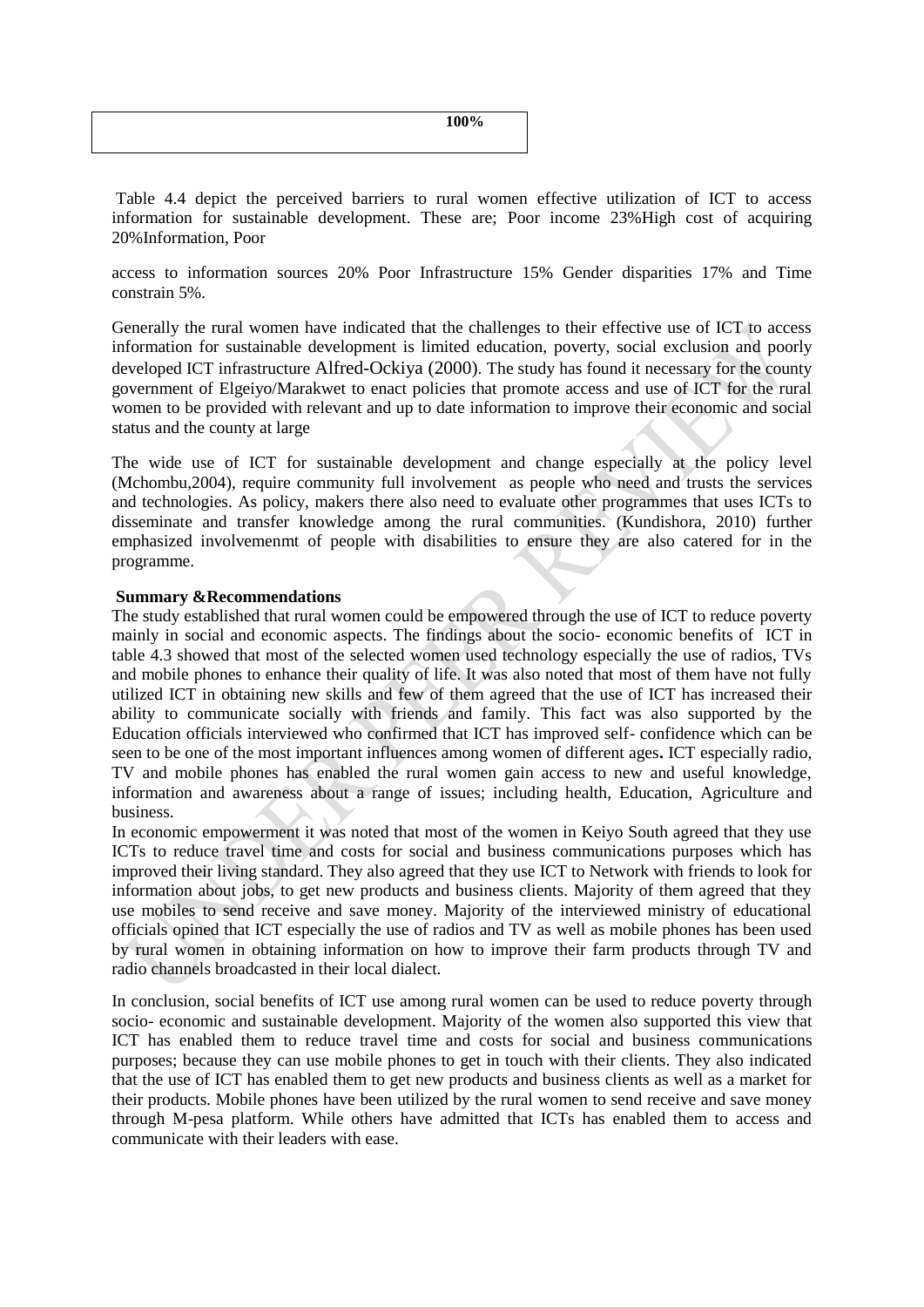The study recommended the use of ICTs such as radio, TV and mobile phones to create awareness and to serve as a tool for community development, especially in sparsely populated areas. These technologies have proven to be effective in transmitting information about poverty reduction such as; new farming techniques, insecticides use and application, marketing and selling prices, stock market and weather forecast. Only the synergy rested in packing and presenting information in both formal and local language and equipping them with the necessary skills and training

The study further recommended county government to enact policies that promote the social and economic welfare of rural women through ICT use. Such policies are those that can lead to establishment of community projects for rural women, training centres as well as income generating projects. Women can acquire the skills and money derived from the proceeds of the projects 'to improve their livelihoods. They should also provide incentives to private investors in order for them to be motivated to set up ICT projects in local areas that can enable rural women access information on social- economic information and sustainable development.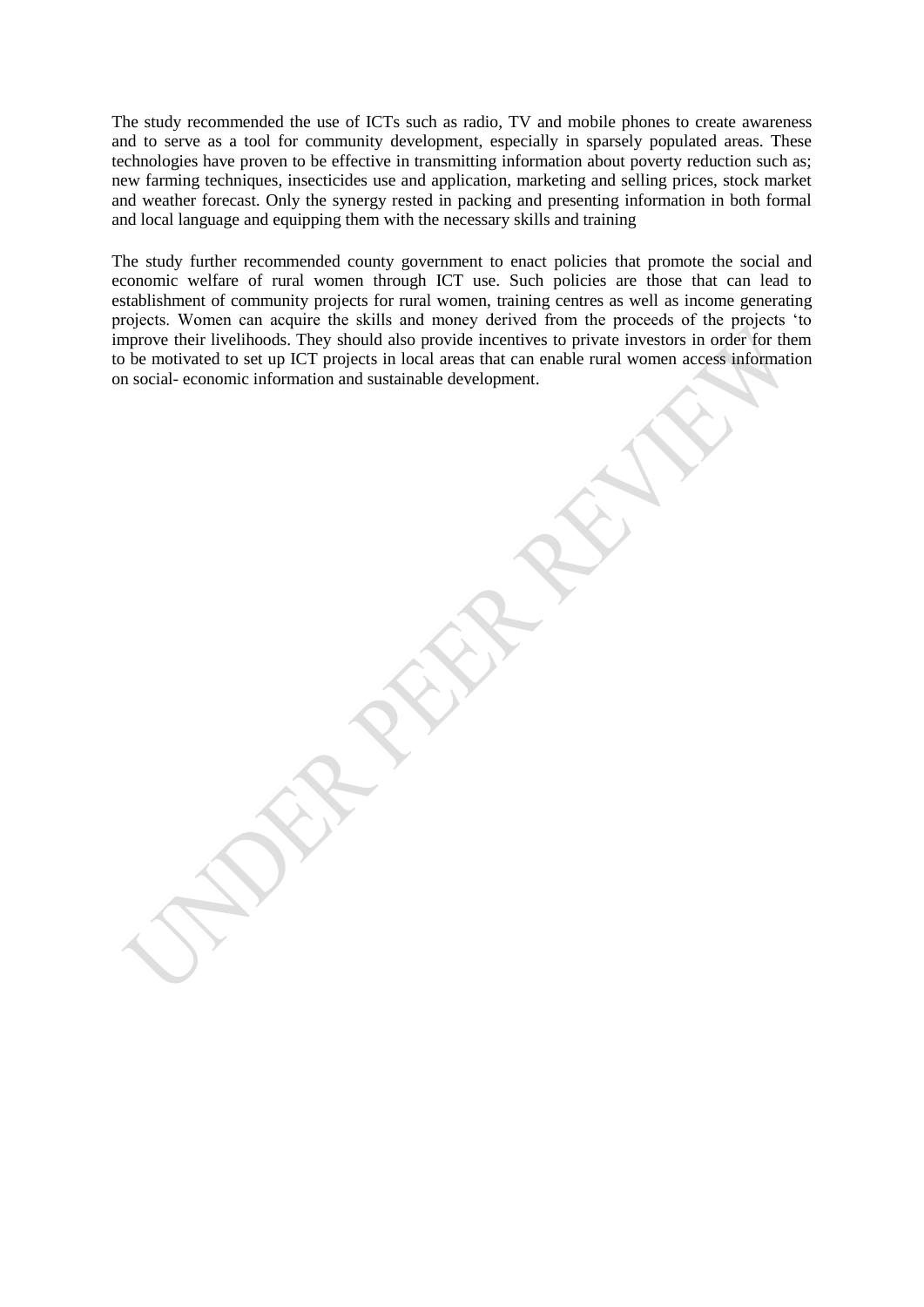#### **References**

Alfred-Ockiya, J.F. (2000). *Socio-economic activities of women in artisanal*

*Fisheries of the* Niger Delta. Aquafield, 1

- Adeya, N., "*ICTs and Poverty:* A Literature Review; Africa Region Working Paper Series. (2001,August), ICT,Poverty, and Development in sub-Saharan Africa and South Asia. In M. A. Pigato, *ICT, Poverty and Development in Sub-Saharan Africa and South Asia,*2002*.* [http://www.worldbank.org/afr/wps/index.htm,](http://www.worldbank.org/afr/wps/index.htm). [Accessed 23/12/2013
- Best, John W. and Kahn, J.V. (2007), Research in Education, New Delhi, Prentice Hall: India
- Burtch, B."Education law and social justice" In A. Oduaran & H. S. Bhola, (Eds.), *Widening access to education as social justice Netherland*, Springer, 2006, pp. 83-94.
- Chowdhury, N. *Poverty Alleviation and Information Communications Technologies.* http://www.eb2000.org/short\_note\_19.htm. Accessed 16/01/2014: Towards a Motif for the United Nations ICT Task Force, Dec.2000
- County Government of Elgeyo Marakwet." County integrated development plan (CIDP) 2013 2017",2013
- County Government of Elgeyo Marakwet<http://www.elgeyomarakwet.go.ke/index.php/about-us>
- Gurumurthy A. "Gender and ICTs: Overview report. Falmer, Sussex: Institute of Development Studies",.2004
- Hafkin, N., & Taggart, N. " *Gender, Information Technology and Developing countries: An Analytical Study".* Washington: Academy for Educational development (AED),2002.
- Hafkin N.J., Huyer S. (2007). Women and gender in ICT statistics and indicators for development. Information Technologies & International Development, 4(2), 25–41
- Hudson H.E. (2001), "The potential of ICTs for development: Opportunities and obstacles," Background paper, in World Employment Report 2001, section 7 – The contribution of ICTs to development
- IIboudo J.P. (2003). The role and use of rural radio in Africa. *In: The one to watch- radio, new ICTs and interactivity. Edited by Bruce Gerard.* [WWW document]. ftp://ftp.fao.org/docrep/fao/006/y4721e/y4721e00.pdf (accessed 9 Jan 2016.
- Institute of Economic Affairs. 2008. *Profile of women's socio-economic status in Kenya*, Nairobi: Institute of Economic Affairs [https://ke.boell.org/sites/default/files/profile\\_of\\_womens\\_socio](https://ke.boell.org/sites/default/files/profile_of_womens_socio-economic_status_in_kenya_1.pdf)[economic\\_status\\_in\\_kenya\\_1.pdf](https://ke.boell.org/sites/default/files/profile_of_womens_socio-economic_status_in_kenya_1.pdf)
- Jorge, S. N. (2002). The economics of ICT: challenges and practical strategies of ICT use for women economic Empowerment. *Expert Group Meeting on "Information and communications technologies and their impact on and use as an instrument for the advancement and empowerment of women", Seoul, Korea, 11-14 November 2002.* Seoul, Korea
- Keiyo District Education Report. (2001). *Report on Education performance Indicatore.* Iten: Keiyo District.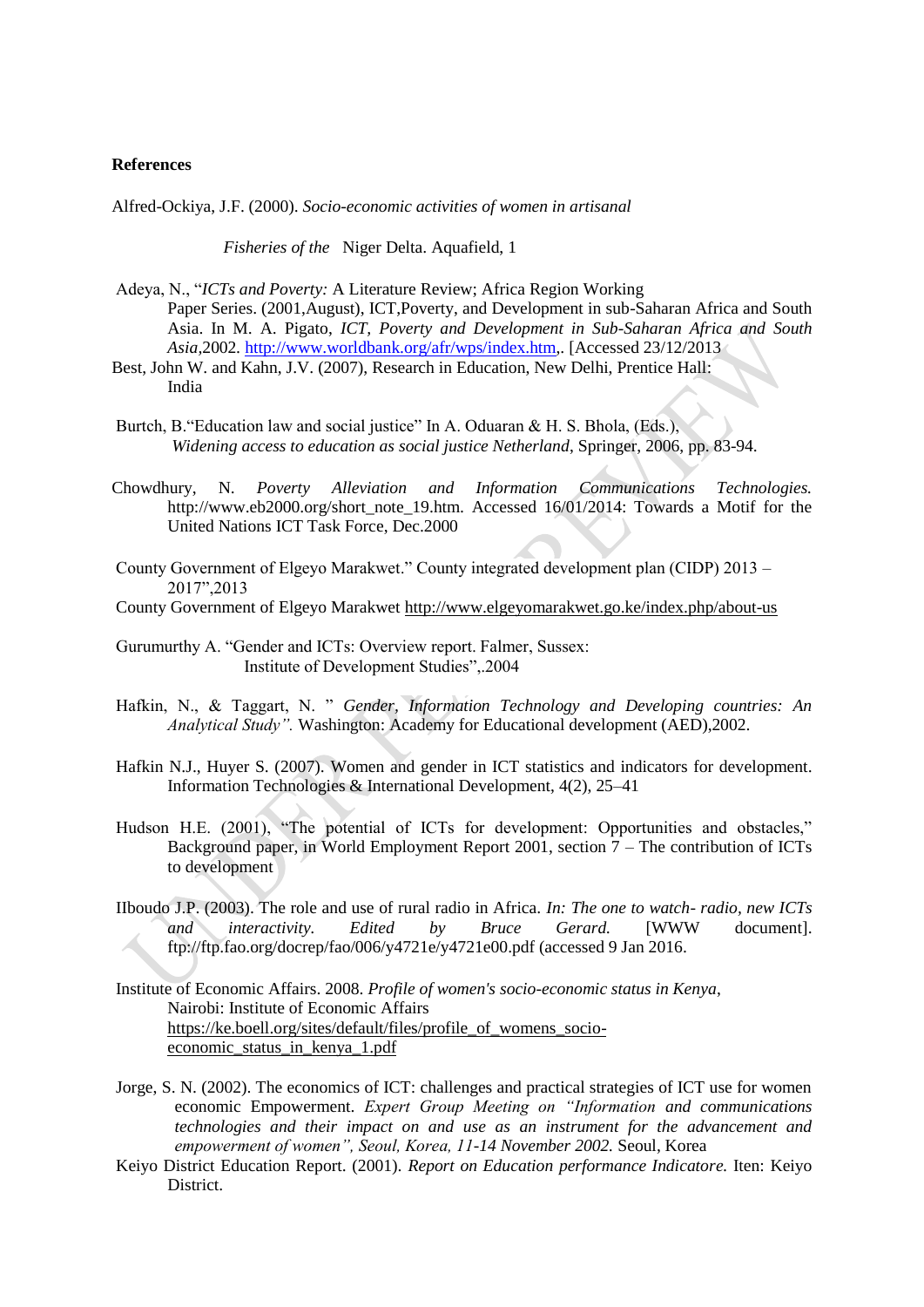- Kimani, E.N., & Kombo, D. K.; 2010). Gender and poverty reduction: A Kenyan context. Educational Research and Reviews.5 (01), 24-30. Retrieved September 24, 2011 from http://www.academicj ournals.org/ERR2 ISSN 1990- 3839).
- Kipruto, S., Wanyonyi, M., Muthami, D. & John Bore, "Spatial dimensions of well-being in Kenya: where are the poor? From counties to wards", Kenya Bureau of Statistics, Nairobi, 2015

Kombo, D.K. " Proposal writing and Thesis writin: An introduction,"2006.

Kundishora, S.M., 2010. *The role of information and communication technology (ICT) in enhancing local economic development and poverty reduction*. Harare: Zimbabwe Academic and Research Network.

Kwake, A.K. and Ocholla, D.N. The feasibility of ICT diffusion amongst African ruralwomen: a case study of South Africa and Kenya. International Review of Information Ethics Vol.7 September,2007); (Accessed online 26/06/2013)

- Lok-Dessallien, R. . Review of Poverty Concepts and Indicators. New York: United Nations Development Programme, 2000
- McNamara, Kerry S. 'Information and Communication Technologies, Poverty and Development: Learning from Experience,' Background Paper for the info Dev Annual Symposium, 9-10 December 2003, Geneva, Switzerland, Available online at <http://www.infodev.org/content/library/detail/833/> (Accessed July 2014).
- Mugenda, A. M.. "Qualitative and Quantitative approaches. In A. Mugenda, *Research Methods"* . Nairobi: Acts Press.,1999, pp.11-13
- Musingafi, M.C.C., E. Dumbu and H. Dube, 2011. Project management information systems: A handbook for managing development project management information systems in Sub-Saharan Africa. Saarbrucken: Lap Lambert Academic Publishers. O'Flaherty
- Ochieng, R.. "*Information and Communication Technologies as a Tool for Women Empowerment and social Transformation in Africa", 2011.* Online: [http://www.idrc.ca/acb/showdeltl.cfm.](http://www.idrc.ca/acb/showdeltl.cfm.%20Accessed%2020/06/2013)  [Accessed 20/06/2013.](http://www.idrc.ca/acb/showdeltl.cfm.%20Accessed%2020/06/2013)
- Odini, S. J. Empowering Rural Women In Kenya To Alleviate Poverty Through Provision of Information ; a case study of Vihiga District In Western Province1. *SCECSAL XXth Conference hosted by KLA on 4th-8th June 2012* (p. 1 and 11).
- Okunna,C."The role of ICTs in reporting Rural Issues".in O.Uwakwe(ed)Media Technology: Issues and Trends".Onithsha: Africa-links Books.2004,p.23
- Panos. "Completing the revolution: the challenge of rural telephony in Africa. *World Bank development indicators".* Washinthon: Wold Bank,2004, pp.22-25
- Sophia Huyer and Nancy Hafkin, "Engendering the Knowledge Society: Measuring Women's Participation" (Montreal: Obicom and NCR Press, 2007).